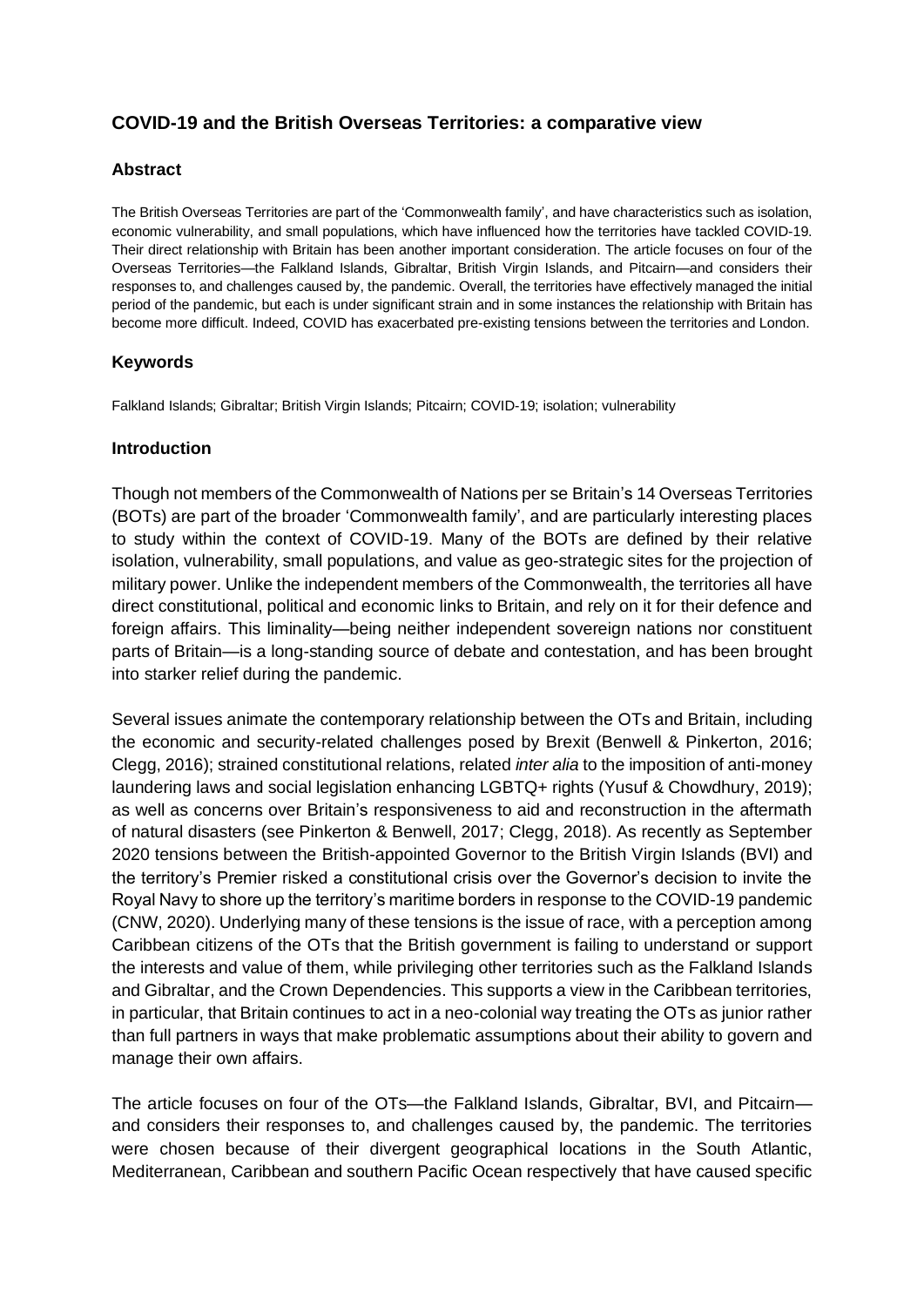challenges. In addition, the four reflect different economic and social conditions, e.g., in regard to local budgetary strength, key economic sectors, and population and demographic concerns. They are also representative of the challenges being faced across the territories. Further, the selection of the four foregrounds several significant over-arching themes that thread through the case studies that include: the domestic responses of the respective BOT governments and how these worked alongside, and sometimes came into conflict with, the financial, diplomatic and logistical support provided by the British government; the sense of precarity experienced in the BOTs as a result of their geographical isolation *or* anxieties over the policing of borders; concerns about economic insecurities; and the opportunities the pandemic presented to the BOTs to demonstrate their sovereign capacity. Our analysis begins with the Falkland Islands.

# **Falkland Islands**

The first case of COVID-19 was confirmed in the Falkland Islands on 3 April 2020. The patient was a British serviceperson stationed at RAF Mount Pleasant who was later transferred from the military base to the only civilian hospital on the islands, the King Edward Memorial Hospital. A health team commenced contact tracing and in the following weeks of April a total of 13 cases of COVID-19 were diagnosed. All the cases stemmed from the military base and all patients recovered (Falkland Islands Government, 2020). While several members of the civilian population in the Falklands went into self-isolation with symptoms, no cases of COVID-19 were seen initially outside of Mount Pleasant. However, in mid-November, two cases in the general population were reported (Penguin News, 2020). The threat posed to the 3000-strong civilian population of the Falkland Islands by COVID-19 is particularly serious given that about 'a sixth of the population is classed as high-risk, mainly those over 70 with underlying health conditions' (Haynes, 2020). The Falkland Islands Government (FIG) and medical staff were acutely aware of the potential impacts an outbreak could have and prepared accordingly, reorganising hospital and staffing arrangements at the hospital, as well as ensuring they had adequate supplies of medical equipment and pharmaceuticals. Members of the Falkland Islands' community were also praised by the Governor, Nigel Phillips, for their resourcefulness and voluntary work during the pandemic (MercoPress, 2020a).

The relative isolation of the Falkland Islands in the South-West Atlantic was a double-edged sword during the early months of the pandemic. On the one hand, it ensured that the Falklands remained well behind the high rates of infection witnessed in other parts of the world, including Britain. The FIG enforced strict quarantine measures on those arriving in the islands and flights between South America (Brazil and Chile, both of which experienced serious outbreaks of COVID-19) and the Falklands were cut in early April with these disruptions to airlinks set to continue into 2021 (MercoPress, 2020c). Yet, on the other hand, this isolation is a stark reminder of the precarity of life in the islands. With no flights operating to South America (aside from a repatriation flight to Punta Arenas, Chile, in late July) the only airlink to the outside world was with Britain, some 8,000 miles away. This created considerable inconvenience, especially for citizens from South American countries living in the islands. Also, in March 2020, flights between Britain and the Falklands were disrupted, 'as border closures around the world left the defence ministry planes with nowhere to stop to refuel on the long journey. That meant the Falklands were unable to send coronavirus tests to labs in the UK. It also left a group of around 20 high schoolers, who were in the UK for their final years of secondary education, stranded away from their families' (Roberts, quoted in Nugent, 2020). In these early stages of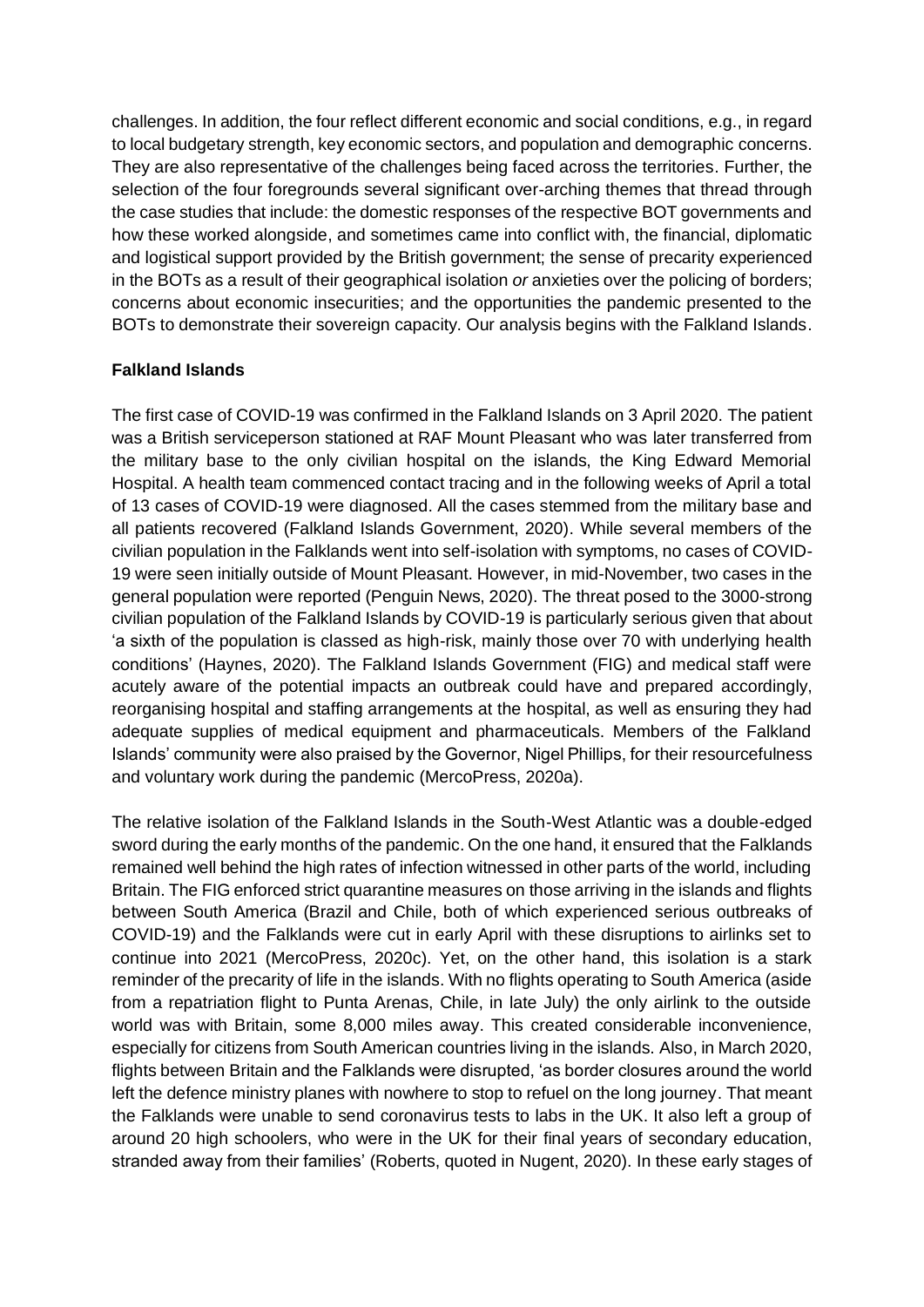the pandemic, then, this isolation brought severe logistical challenges at a critical moment in the global outbreak of COVID-19, as well as more intimate disruptions to families.

Initially, the Falkland Islands had no capacity to conduct tests for COVID-19 meaning samples, once the airlink was re-established, had to be flown back to Britain with results taking roughly 10 days to process. In the second half of May 2020 with the help of the British Government, the Falklands secured equipment to undertake testing without the need to send samples back to Britain. Two intensive treatment units with a small medical team were deployed to the Falklands and the Royal Air Force (RAF) flew in extra supplies of oxygen and medicine (Ministry of Defence, 2020). British military engineers also adapted oxygen units from Tornado and Hercules aircraft for use as hospital-grade, life support units (Foreign & Commonwealth Office, 2020). Conservative MP and chair of the All-Party Parliamentary Group on the BOTs, Andrew Rosindell, had referred to the pandemic as a 'ticking time bomb' for the territories, stating, 'we have a duty, a responsibility, not to forget these places' (McGrath, 2020). These statements preceded the emergency logistical responses in the Falklands and elsewhere, and were a timely reminder to the British Government of its commitments to the OTs in times of crisis. However, and as we consider later in relation to the BVI, the British response has been criticised for not recognising local needs and sensibilities. Concerns that have been amplified by alleged past failures and heavy handedness in relation to Britain's response to the impact of Hurricane Irma in the BVI and Anguilla, and the political, economic and security fallout from Brexit, of which Rosindell was a supporter (Benwell & Pinkerton, 2016; Byron, 2019; Clegg, 2018; Pinkerton & Benwell, 2017).

Finally, the pandemic brought to the fore some of the long-running economic and geopolitical insecurities facing the Falkland Islands. The islands' economy, with its heavy reliance on fisheries, agriculture and tourism, is particularly susceptible to global market shocks resulting in an uncertain short-term future. The Executive Secretary of the Falkland Islands Fishing Companies Association, James Bates, stated that, 'COVID-19 is of course a major challenge but in addition the consequences of Brexit are still unknown but potentially damaging. Also, recent increases in costs, and the political rhetoric from Argentina and their efforts to obstruct our development have become increasingly menacing' (MercoPress, 2020b). The pandemic has coincided with growing diplomatic pressure from Argentina in their sovereignty dispute with Britain that has understandably not been well received in the Falklands (offers of humanitarian assistance from Buenos Aires received no response from the FIG). Indeed, the epidemiological claiming of cases of COVID-19 in the Falklands by Argentina for inclusion in its national statistics (Télam, 2020), is a troubling reminder of the unrelenting sovereignty aspirations of their near and threatening neighbour.

### **Gibraltar**

In the nine months since recording its first confirmed case on 3 March 2020, Gibraltar reported 943 coronavirus cases (to 19 November), with 742 confirmed recoveries and three deaths (HM Government of Gibraltar, 2020a). Coronavirus' arrival in Gibraltar was attributed to a young couple returning to Gibraltar from northern Italy via Malaga Airport in southern Spain, one of whom subsequently developed symptoms and self-isolated until he had recovered. A precautionary test confirmed COVID-19 and the Gibraltar Heath Authority was reported to have started the process of identifying all healthcare workers with whom the young man had been in contact, as well as launching an 'extensive process of contact tracing' (Dollimore,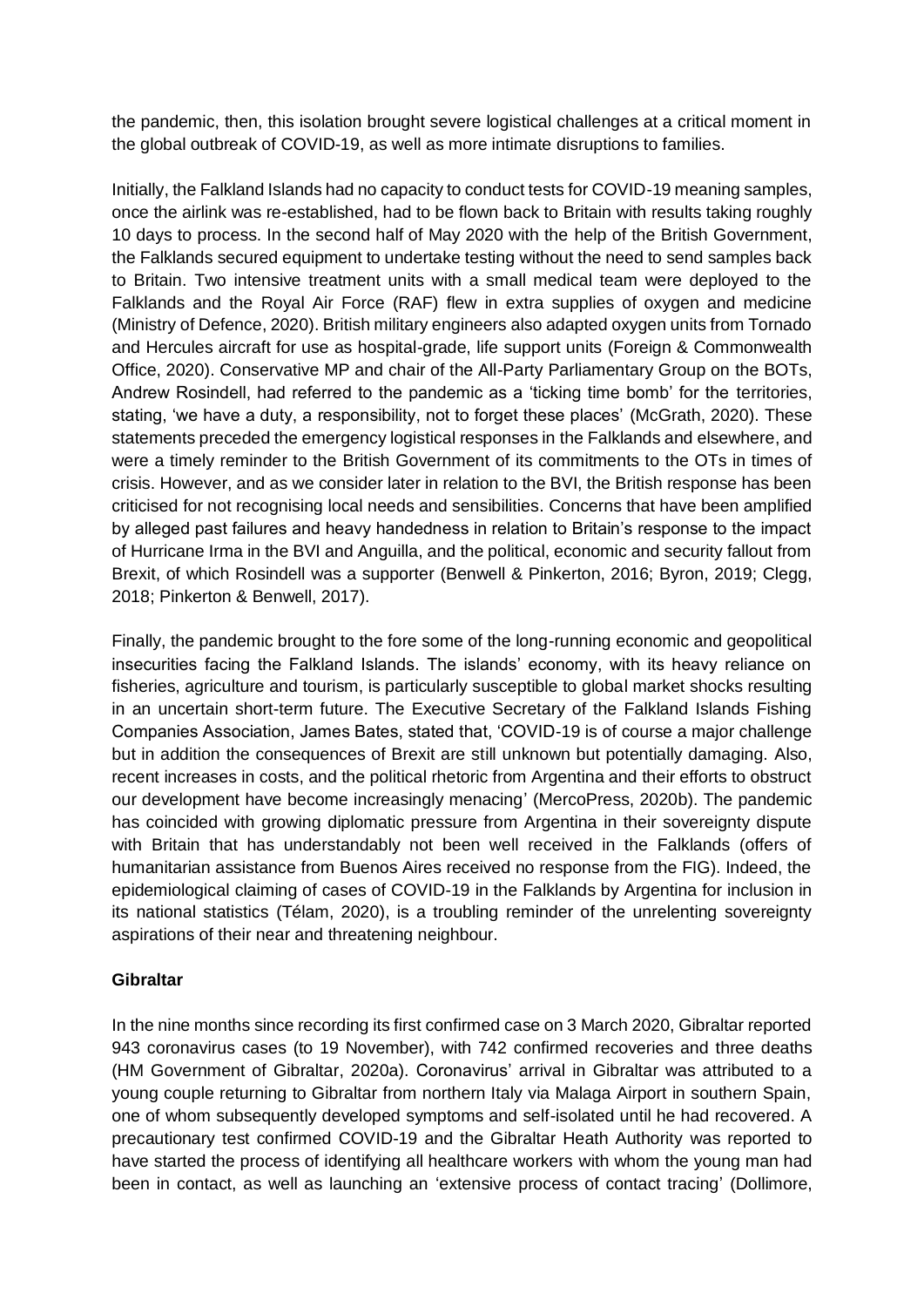2020). This seemed to be a successful first deployment of public health procedures designed to prevent and/or identify the spread of COVID-19 through the territory's 34,000 population. However, since late August cases have grown quickly. In response, Chief Minister Fabian Picardo argued that Gibraltar was being judged unfairly over the rise in cases. He said that 'If you do a more detailed dive and you look at the fact that we are doing more testing than most places per head of population, then you'll understand that we are now being very successful at identifying cases of the virus and then exercising controls in terms of imposing self-isolation, etc.' (Calder, 2020). This argument has helped persuade the British Government to retain Gibraltar on its travel corridor list of countries, territories and regions (alongside every other BOT) (Department for Transport, 2020)

The institutional connections between the Gibraltar Health Authority and the National Health Service in Britain contributed to a close mirroring of the public health response to COVID-19 in both countries, albeit with contingencies timed to respond to the particular epidemiological profile of the territory. The increase in ventilator capacity, from five at the emergence of the pandemic to 50 in late March, was judged a triumph of procurement (Cavila, 2020). Serendipitously, Gibraltar's newly-completed oxygen production plant (commissioned to enable the territory's self-sufficiency in medical oxygen after Brexit) was used immediately (Smith, 2020). COVID-19 testing, initially only available via Britain, was by mid-May being undertaken in two new laboratory facilities. With these in place, Gibraltar had the capacity to test two percent of the national population each day, and some speculated that Gibraltar might even be the 'first country to do Covid-19 antibody tests on [the] entire population' (Thomas, 2020). If these achievements were expressions of Gibraltar's scientific and public health competencies (and growing self-sufficiency), the importance of the continuing relationship with Britain was seen with the Ministry of Defence's involvement in constructing a make-shift 'Nightingale Hospital' within the Europa Point Sports Centre, previously the main venue for the International Island Games in July 2020 (GBC, 2020).

Unlike BOTs that are isolated islands (Pitcairn, the Falkland Islands, and St Helena to name but a few), Gibraltar has a highly porous land border with Spain. On any given working day somewhere between ten and twenty thousand people cross the frontier – the vast majority travelling into Gibraltar in the morning for paid employment or for tourism, with a reverse flow in the evening as those same workers and tourists return home to their accommodation inside Spain. This is a daily migration that sustains communities and economies on either side of the border and is generally considered to be symbiotic and mutually beneficial, although it is important to note that the border was closed altogether in 1967 under General Franco, only reopening in 1986 and is still subject to occasional politically-motivated 'delays'. When, in late-March and April, Spain was confirmed as a global hot spot of COVID-19 infections, the frontier became a particular focal point of anxiety for public health practitioners in Gibraltar (ITV News, 2020).

Somewhat defying historical precedent, the frontier has not become a site of geopolitical tension during the course of the pandemic so far, in fact quite the opposite. The Gibraltarian and Spanish governments have worked closely and collaboratively to ensure that borderdependent communities in Gibraltar and southern Spain have been minimally inconvenienced by COVID-19 contingencies and international travel restrictions. Gibraltar's Chief Minister, Picardo, revealed in a tweet that Spain and Gibraltar were 'working together' and 'keeping border fluidity whilst respecting the State of Emergency in Spain and restrictions in #Gibraltar'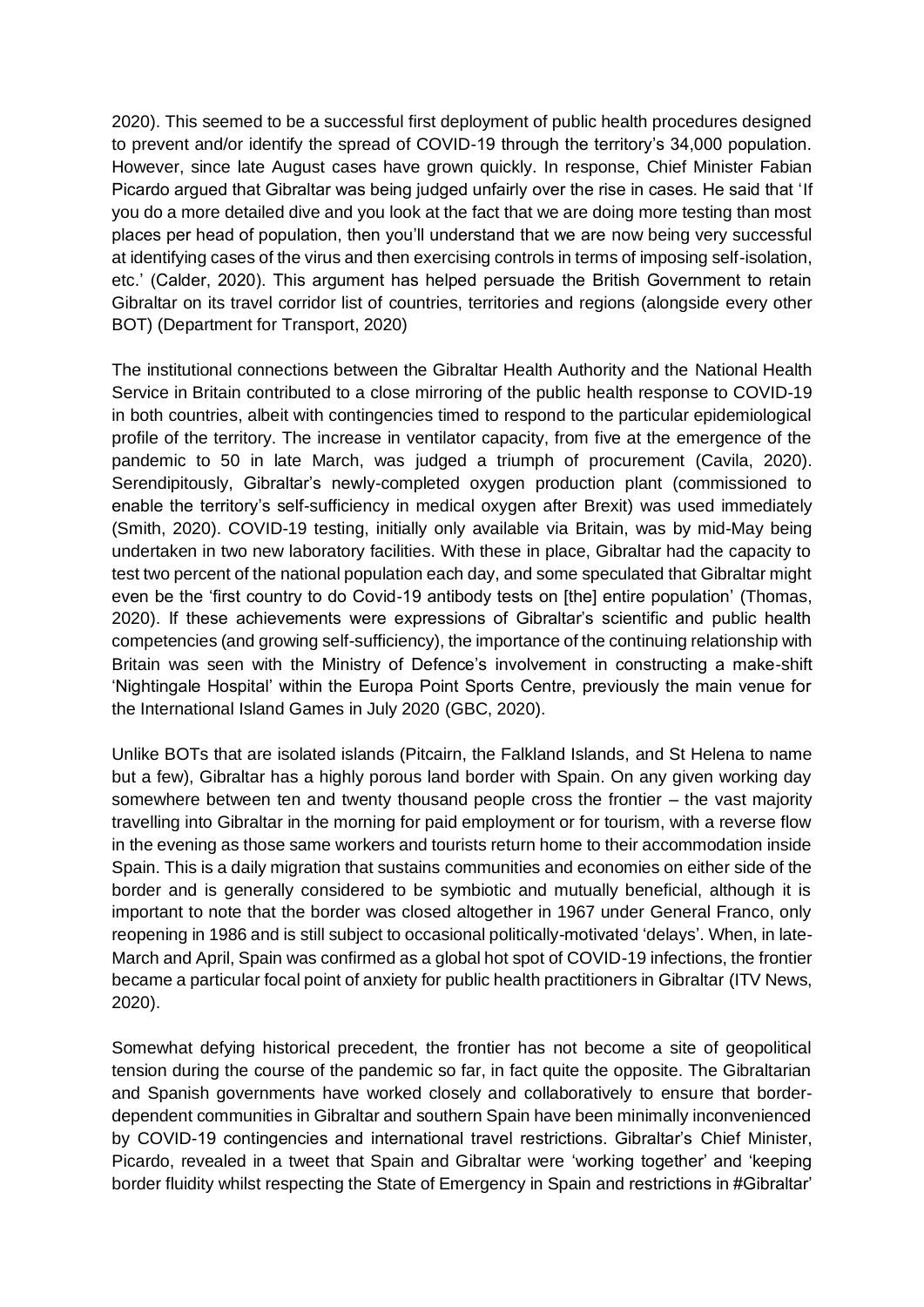(Picardo, 2020). Even during the tightest periods of lockdown, the frontier remained open for anyone with a work contract to cross, although Gibraltar's hotels (empty through loss of tourism) helped minimise border crossings by providing accommodation to construction workers, while the University of Gibraltar's halls of residence were opened up to non-resident healthcare professionals (Montegriffo, 2020). The Government of Gibraltar's *Unlock the Rock* (2020) plan for post-lockdown recovery (published in May 2020) offers an important insight into the particular challenges of balancing pandemic- and geopolitical- risk in a precarious environment such as Gibraltar. As the report states, 'The greatest threat to Gibraltar of a return of large numbers of persons infected with COVID-19 will be from arrivals from outside Gibraltar. It is unrealistic, however, to pretend that Gibraltar can operate as an island, without cross-frontier workers or without human arrivals from the UK' (HM Government of Gibraltar, 2020b). A message that is equally relevant as the trade negotiations between Britain and the European Union (EU) for a post-Brexit deal are finalised.

## **British Virgin Islands**

The first cases of COVID-19 in the BVI were recorded on 25 March, with several further cases in April and early May, with one death on 19 April. Then from early May to early August there were no further recorded cases; however, in late August and early September there was a spike. The initial efforts to contain the virus were successful. The BVI followed measures taken elsewhere in the Caribbean: control of movement into the country, control of gatherings, and then control of movement within the country (Murphy et al., 2020). Over the summer internal controls were relaxed, but were tightened again for a few weeks in late August when cases rose. The suspected source of the new outbreak was human smuggling between the BVI and the neighbouring US Virgin Islands that was at the time experiencing a second COVID-19 outbreak.

The BVI's response to the pandemic has been shaped by worsening relations with Britain and its Governor. One area of contention was the package of measures to support the economy. The BVI's important tourism industry was particularly hard hit with hotels, yacht charter companies, restaurants and other tourism related industries being impacted with mass layoffs or cuts to salaries (Wheatley, 2020). Early on the opposition called on the Government led by Premier Andrew Fahie to enact a comprehensive economic stimulus package but it was delayed until the end of May (Ahmed, 2020b). An important reason for the delay was a dispute between the Government and Governor Gus Jaspert over the so called 'Protocols for Effective Financial Management', which had been agreed in 2012. The protocols have been long a source of dispute in the BVI and in other Caribbean BOTs, which limit the amount of borrowing governments can undertake, and if the limit is breached Britain can increase its control of the territories' financial affairs. Fahie argued that the protocols were 'overly restrictive', and were delaying the government's economic response to the crisis; Jaspert responded by defending the protocols saying the government had 'considerable headroom' (Ahmed, 2020a). Later, he stated, 'I have not seen any evidence to indicate that [the Protocols] hamper the government's ability to bring forward an economic package for the people' (Kampa, 2020). Nevertheless, the government was concerned about its limited room for manoeuvre. As was argued, 'the government cannot completely deplete its Reserve Fund of about \$80 million, some of which must be retained for contingencies ... It is also not prudent for the government to pursue a level of borrowing and financial support from the Social Security Board that would ultimately compromise the long-term solvency of the fund' (Wheatley, 2020). It would like Britain to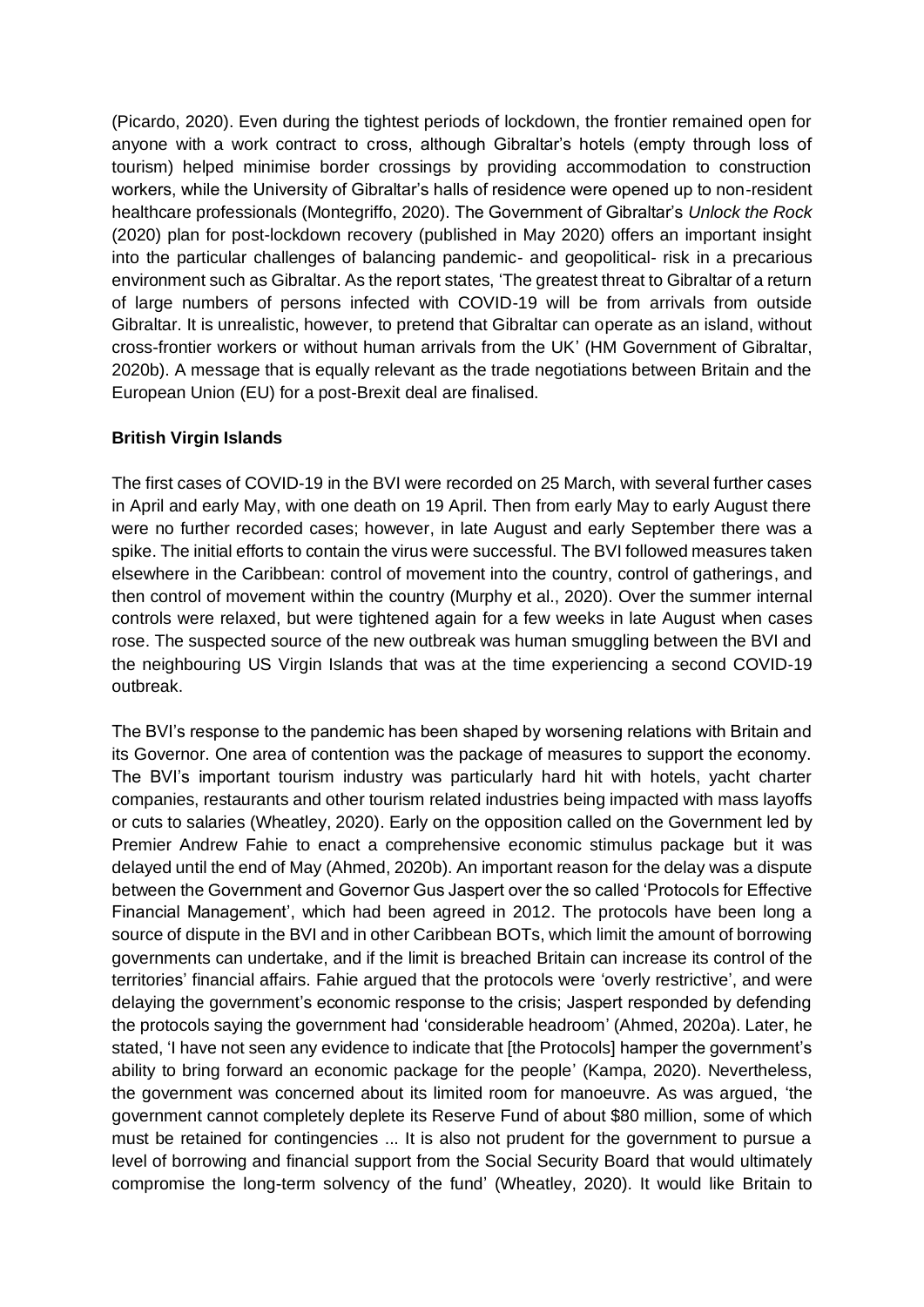'demonstrate flexibility on a higher debt threshold for the VI on a permanent basis, particularly given the recent substantial increase in borrowing and debt by governments to rescue their economies from the damage inflicted by the coronavirus, including the UK' (Wheatley, 2020). In 2019 the BVI had a low debt-to-GDP ratio of 18%. When the BVI Government released its stimulus package, which included an unemployment fund; business grants; funds to support the National Health Insurance programme; and allocations for key industries, it also included a cut in the budget for the Governor's Office (The House of Assembly of the Virgin Islands, 2020).

Relations between the BVI Government and the Governor deteriorated further after a falling out over securing the territory's border. The government refused the UK's offer of help to patrol the borders in the early days of the pandemic. But then the Governor overruled Fahie and his ministers, and invited a British Royal Navy vessel, HMS Medway, to help secure the borders using his powers in the BVI Constitution. He defended his position, saying 'As your governor, it is my constitutional responsibility to protect the people of BVI and ensure the security of these islands (Waldinger, 2020a; CNW, 2020). In reply Fahie criticised the decision: 'Yet again, [the] governor has deliberately made public statements that serve to undermine the relationship between the BVI public and their democratically elected government through dangerously misleading misinformation'. He also described the situation as 'the tyranny that is unfolding through Governor Jaspert on behalf of the British Empire' (Waldinger, 2020c).

# **Pitcairn**

So far Pitcairn remains free of COVID-19, in large part due to its isolation in the Pacific Ocean. As Filho et al. (2020, p. 3) argued, 'Remoteness, isolation, and inaccessibility have thus far allowed several island states [in the Pacific] to escape infection'. However, the risks are acute. Due to Pitcairn's very small and ageing population, of 40, even one case would pose an existential threat to the community. First detailed discussions of COVID-19 took place on 10 March when the Medical Officer attended the Pitcairn Island Council (PIC) and outlined the nature of the virus and some key measures that the island should take to protect itself (PIC, 2020a). One of the first measures was the Council's decision not to allow a cruise ship to land, nor any islanders to board (PIC, 2020b, p. 2). The decision went against the views of many, who in a community questionnaire, suggested that all shipping schedules should continue as normal (PIC, 2020b, p. 1). Soon after the Council decided to ban all short-stay visitors and local traders and officials from boarding vessels (PIC, 2020c).

At the end of March, the Council met again and decided that neither home isolation nor social distancing measures were needed. Also, the meeting discussed who was entitled to travel on the support ship. It was agreed that all permanent Pitcairn residents, essential contracted staff and their partners would be permitted to travel between Pitcairn and New Zealand providing they adhered to all rules and protocols (PIC, 2020d). However, the decision caused disquiet amongst Pitcairners who questioned whether islanders should be allowed to return home during this period. Also, there was discussion about whether non-local contracted staff holding key roles, such as the doctor and teacher, should be sent home (PIC, 2020e, p. 2). The fear (of a very limited number) of outsiders was quite different to the approach taken by Gibraltar.

One important outstanding issue that required a response was what would happen if a Pitcairn resident became ill with COVID-19. It was hoped that a medivac pathway could be established.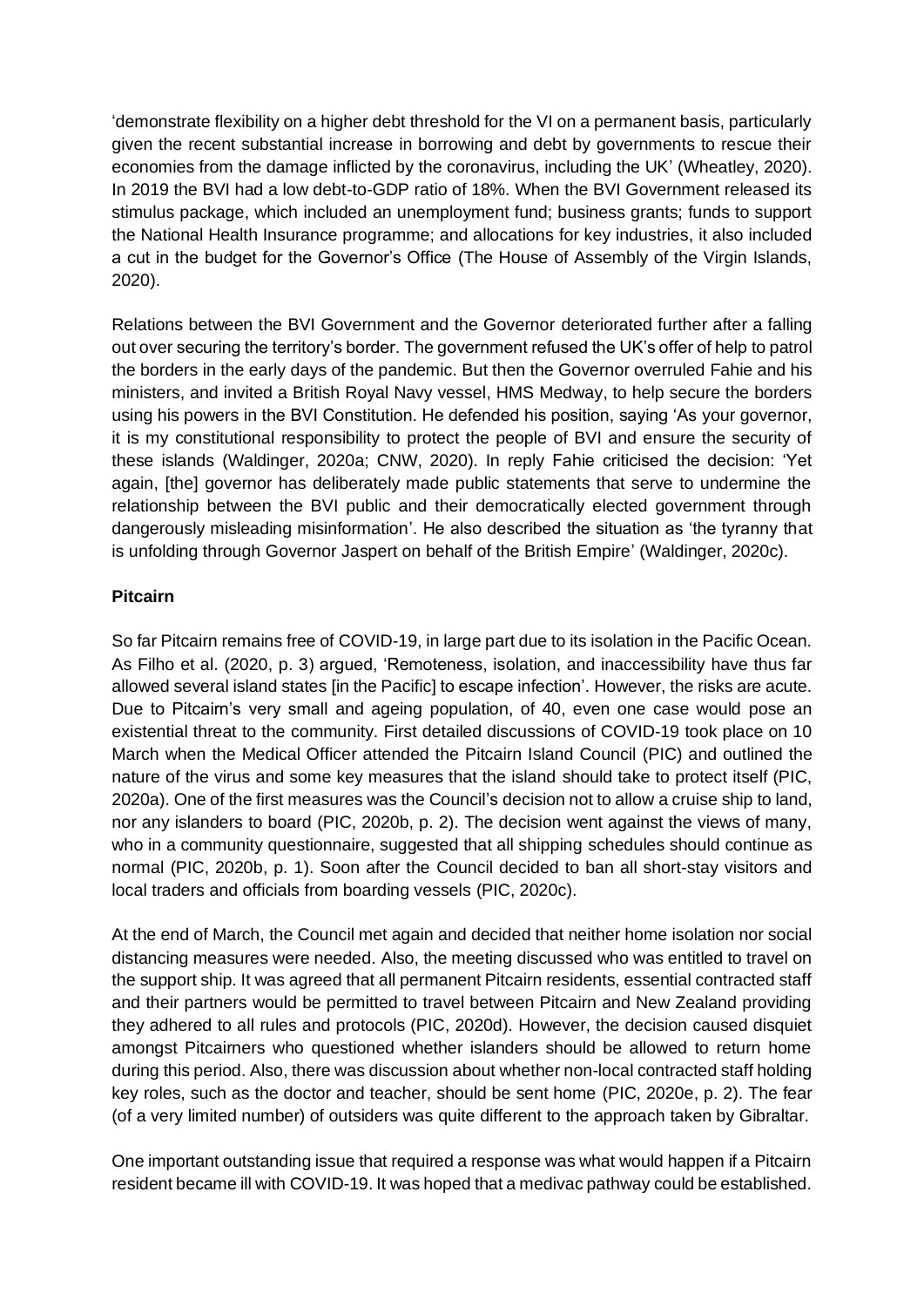On 7 April Mayor Charlene Warren-Peu discussed Pitcairn's need for a reliable pathway with Baroness Sugg, the Minister for the BOTs. Subsequently, the British Embassy in Paris advised that French Polynesia responded favourably to the request, and that Pitcairn residents had the right to enter Tahiti; however, this was not a viable option as flights between Mangareva and Tahiti had been suspended (PIC, 2020f). In June it was decided that New Zealand would become Pitcairn's approved medical pathway (PIC, 2020i). Pitcairn's response to COVID-19 was further refined in May. The Medical Officer stated at a Special Council Meeting on 21 May that 'Pitcairn has zero capacity to manage a mild or severe case of the disease. If the virus were to reach Pitcairn, the risk and number of potential deaths has greatly increased [compared to previous information]' (PIC, 2020g, p. 1). The Medical Officer also remarked that Public Health England 'agree that greater emphasis has to go into keeping Pitcairn free of the virus' (PIC, 2020g, p. 2). However, a little later when advice was provided that social distancing measures for residents should again be considered the Island Council declined to give its support (PIC, 2020h, p. 6).

Although Pitcairn receives most of its budget from the British government, COVID-19 is having an impact on the economy, particularly from the loss of cruise ship visitors. As a consequence, Britain's Department for International Development provided a debt support package for onisland permanent residents, worth NZ\$171,000. The Council added a further NZ\$4000 from its discretionary fund, which meant each adult resident would receive NZ\$555.55 per month until March 2021. However, the Administrator made clear that due to COVID-19 less money would be made available to Pitcairn going forward, and so for instance the cost of the shipping service would have to be reviewed (PIC, 2020i). COVID has exacerbated both Pitcairn's own vulnerability and the British government's willingness to maintain the same level of financial support as it has previously. The small and ageing population, the extremely narrow economic base, the legacy of child sex abuse convictions, the suspicion of outsiders, and the loss of crucial EU funds as a result of Brexit are putting at risk the territory's viability.

# **COVID in context**

The impact of COVID-19 on the BOTs has come at a difficult time in their relations with Britain, perhaps the most difficult since the late 1990s. Several events and issues have damaged trust and respect. The decision of Britain to leave the EU was significant, as none of the territories were in favour, although of course only Gibraltarians had a vote. The EU provided important benefits to the OTs, including in relation to trade access, bilateral and regional aid, and policy engagement in Brussels (Clegg, 2016). The OTs are not confident that Britain will make good the losses. Then there were criticisms of Britain's response to Hurricane Irma, which badly affected Anguilla and the BVI, including that loans offered for reconstruction had strings attached (Pinkerton & Benwell, 2017). A BVI legislator likened the requirements to 'economic slavery' (Silva, 2018). In addition, the decision of the British Parliament to force the Caribbean OTs, but not the Crown Dependencies, to introduce stronger anti-money laundering laws caused further disquiet. Also, a controversial House of Commons Foreign Affairs Committee report that called for changes in areas such as same-sex marriage and reforming local OT citizenship was published in 2019 (FAC, 2019). Finally, and most recently, the decision of the Governor of the Cayman Islands to impose civil partnerships against the will of local politicians, and the suggestion that refugees entering Britain could be relocated 4000 miles to Ascension Island has raised alarm in the OTs about the lack of understanding and heavy-handedness by Britain. So, these broader strains in the OT–Britain relationship have shaped responses and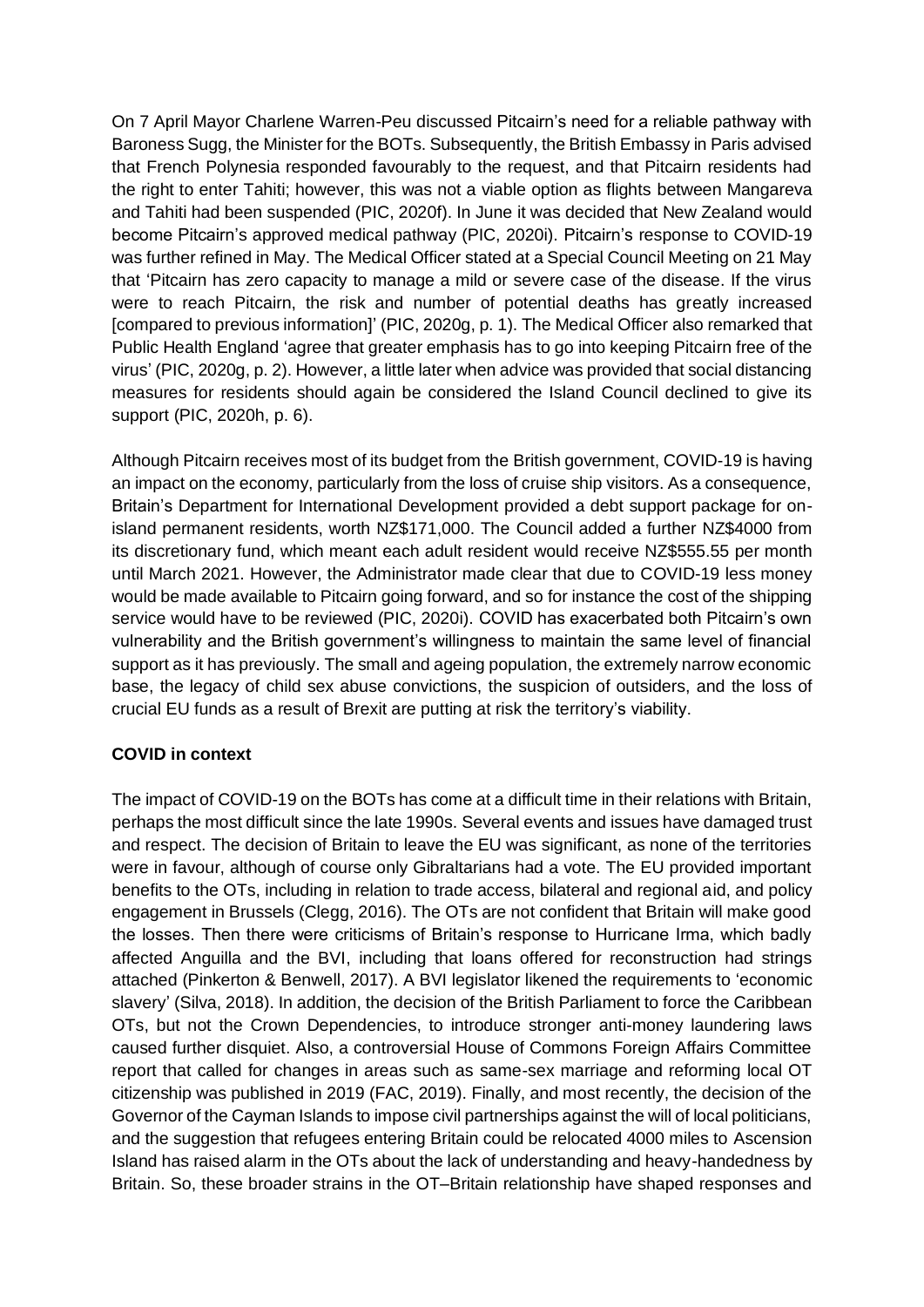reactions to the COVID-19 pandemic; most particularly in the BVI and the other Caribbean OTs. However, even where cooperation has been effective in Gibraltar, the Falklands, and to an extent Pitcairn, the events of the last few years will not be easily forgotten or forgiven.

# **Conclusion**

Fortunately, at least for now, the four territories have controlled the spread of COVID-19, with the Falkland Islands having only two cases in the resident population and Pitcairn no cases at all. Each territory has undertaken its role in a measured way to stem the spread, although the economic costs of the lockdown have been significant. Britain has afforded some assistance to all four territories, but there have been tensions, particularly with the BVI, and it does appear that Britain has taken a more benevolent attitude to the Falkland Islands and Gibraltar than to their more troublesome brethren in the Caribbean. There is a feeling, rightly or wrongly, in the BVI and other Caribbean OTs that skin colour does make a difference in how they are treated. As a result, there are increasing calls to look again at the constitutional relationship, including in the BVI and Bermuda; while the Cayman Islands has recently secured several amendments to its constitution (Connolly, 2020). Isolation is also an important theme. In some respects, it has had a beneficial effect, but key transportation links have been disrupted making it more difficult to organise medical treatment and the return of residents. In addition, geo-political concerns have been highlighted, but in contrasting ways. Gibraltar and Spain have worked well together, but relations between the Falkland Islands and Argentina remain frozen. Also, fear of 'the other' or those with suspected COVID-19 has been a theme in BVI and Pitcairn. Efforts have been made to limit the reach of these views, but they are clearly detrimental and will damage both monitoring and economic recovery efforts. In many respects, but perhaps not surprisingly, the pandemic has reinforced the strengths and weaknesses of the economic models being followed by the territories, the geo-strategic approaches they are taking, and their ties with Britain.

# **References**

Ahmed, Z. (2020a, May 16). Guv: Fiscal protocols aren't blocking Covid stimulus, *The BVI Beacon*. https://www.bvibeacon.com/guv-fiscal-protocols-arent-blocking-covid-stimulus/

Ahmed, Z. (2020b, June 4). \$69.2m stimulus package unveiled, *The BVI Beacon*. https://www.bvibeacon.com/62-9m-stimulus-package-unveiled/

Benwell, M. C., & Pinkerton, A. (2016) Brexit and the British Overseas Territories. *The RUSI Journal*, 161(4), 8-14. DOI: 10.1080/03071847.2016.1224489

BVI News.com (2020, August 31). Stop it! Residents told to cease 'hostility' towards COVID patients and rumoured associates. https://bvinews.com/stop-it-residents-told-to-ceasehostility-towards-covid-patients-and-rumoured-

associates/?fbclid=IwAR3UIfHd5IbI4bs7eDuU\_aG7C1y\_SYQdMoiFqsqS\_2IkAMr3Wx8TtZfv zyg

Byron, J. (2019) Relations with the European Union and the United Kingdom Post-BREXIT: Perspectives from the Caribbean. *Études Caribéennes*. 42, 14705. DOI: 10.4000/etudescaribeennes.14705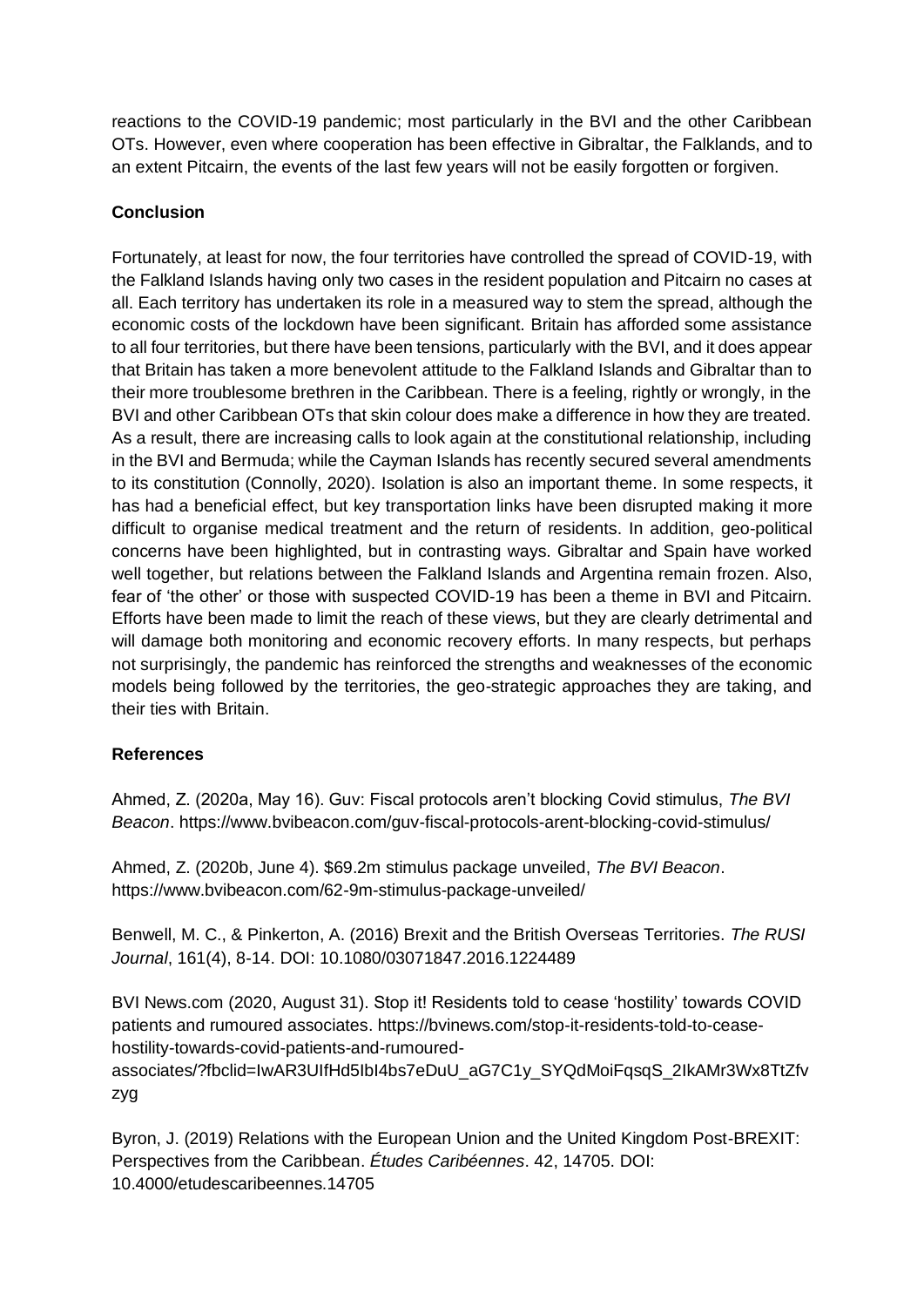Calder, S. (2020, August 27) Quarantine: Gibraltar asks for leniency as UK government prepares to extend self-isolation rules. *Independent*.

https://www.independent.co.uk/travel/news-and-advice/gibraltar-coronavirus-quarantine-ukgermany-a9690816.html

Cavilla, C. (2020, March 23). GHA now has 50 ventilators and is seeking more. *Gibraltar Chronicle*.<https://www.chronicle.gi/gha-now-has-50-ventilators-and-is-seeking-more/>

Clegg. P. (2016). Brexit and the overseas territories: Repercussions for the periphery. *The Round Table: Commonwealth Journal of International Affairs*, 105(5), 543-556. DOI: 10.1080/00358533.2016.1229420

Clegg, P. (2018) The United Kingdom and its overseas territories: No longer a 'benevolent patron'? *Small States & Territories*, 1(2). pp. 149-168. https://www.um.edu.mt/library/oar/handle/123456789/44833

CNW (2020, September 26). BVI Governor Invites British Navy to Secure Borders; Overrides Premier, *Caribbean National Weekly*. https://www.caribbeannationalweekly.com/caribbeanbreaking-news-featured/bvi-governor-invities-british-navy-to-secure-borders-overridespremier/

Connolly, N. (2020, November 12). Privy Council approves constitutional changes, *Cayman Compass*. https://www.caymancompass.com/2020/11/12/privy-council-approvesconstitutional-changes/

Department of Transport (2020, November 19). Coronavirus (COVID-19): travel corridors. https://www.gov.uk/guidance/coronavirus-covid-19-travel-corridors

Dollimore, L (2020, March 3). Breaking: Coronavirus arrives in Gibraltar as patient tests positive after returning from Italy via Malaga Airport, *The Olive Press*. [https://www.theolivepress.es/spain-news/2020/03/03/breaking-coronavirus-arrives-in](https://www.theolivepress.es/spain-news/2020/03/03/breaking-coronavirus-arrives-in-gibraltar-as-patient-tests-positive-after-returning-from-italy-via-malaga-airport/)[gibraltar-as-patient-tests-positive-after-returning-from-italy-via-malaga-airport/](https://www.theolivepress.es/spain-news/2020/03/03/breaking-coronavirus-arrives-in-gibraltar-as-patient-tests-positive-after-returning-from-italy-via-malaga-airport/)

Falkland Islands Government (2020, September 9). COVID-19: Information and Guidance. 30 April, https://fig.gov.fk/covid-19/public-updates/64-30-april-2020-covid-19-public-update

Filho, W., Lütz, J., Sattler, D., & Nunn, D. (2020) Coronavirus: COVID-19 Transmission in Pacific Small Island Developing States. *International Journal of Environmental Research and Public Health*, 17, 5409. DOI: 10.3390/ijerph17155409

Foreign Affairs Committee (2019) *Global Britain and the British Overseas Territories: Resetting the relationship*, Fifteenth Report of Session 2017-19, House of Commons, HC 1464. https://publications.parliament.uk/pa/cm201719/cmselect/cmfaff/1464/1464.pdf

Foreign & Commonwealth Office (2020, June 10). UK supports overseas territories in coronavirus (COVID-19) battle. https://www.gov.uk/government/news/uk-supports-overseasterritories-in-coronavirus-covid-19-battle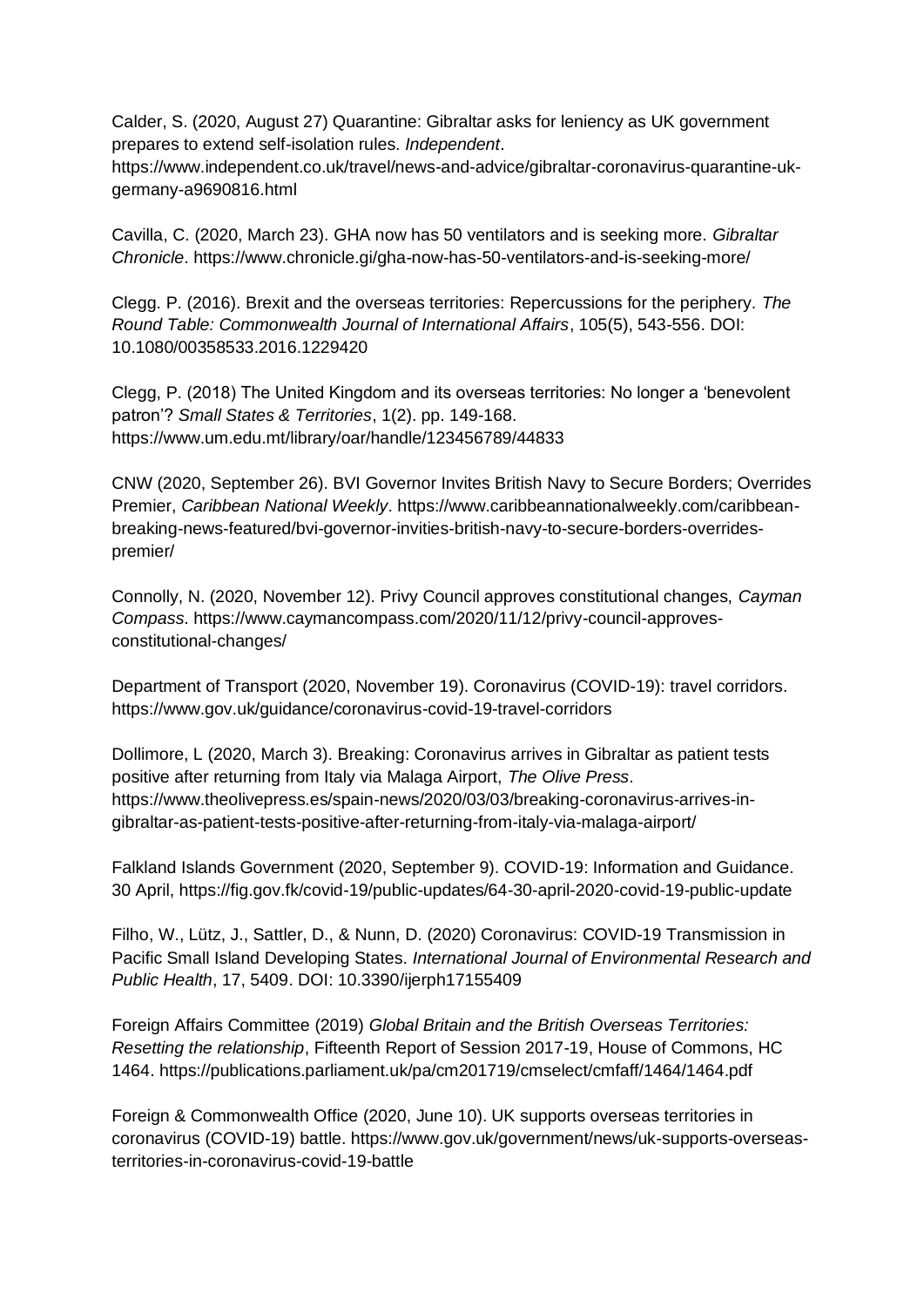GBC (2020, March 31) Military help with Nightingale Field Hospital logistics. https://www.gbc.gi/news/military-help-nightingale-field-hospital-logistics%C2%A0

Haynes, D. (2020, April 4). Coronavirus: British serviceperson is Falkland Islands' first case of COVID-19. *Sky News.* https://news.sky.com/story/coronavirus-british-serviceperson-isfalkland-islands-first-case-of-covid-19-11968338

HM Government of Gibraltar (2020a, September 9). Covid-19 Public Notifications' (Coronavirus Statistics).<https://www.gibraltar.gov.gi/covid19>

HM Government of Gibraltar (2020b, May 12). Unlock the Rock Part 1: A route map out of lockdown & starting to end confinement. [https://www.gibraltar.gov.gi/press-releases/unlock](https://www.gibraltar.gov.gi/press-releases/unlock-the-rock-part-1-a-route-map-out-of-lockdown-starting-to-end-confinement-may-2020-5886)[the-rock-part-1-a-route-map-out-of-lockdown-starting-to-end-confinement-may-2020-5886](https://www.gibraltar.gov.gi/press-releases/unlock-the-rock-part-1-a-route-map-out-of-lockdown-starting-to-end-confinement-may-2020-5886)

ITV News (2020, April 1). Gibraltar doctor hopes planning is putting off 'tidal wave' of coronavirus patients. [https://www.itv.com/news/2020-04-01/gibraltar-doctor-hopes-planning](https://www.itv.com/news/2020-04-01/gibraltar-doctor-hopes-planning-is-putting-off-tidal-wave-of-coronavirus-patients)[is-putting-off-tidal-wave-of-coronavirus-patients](https://www.itv.com/news/2020-04-01/gibraltar-doctor-hopes-planning-is-putting-off-tidal-wave-of-coronavirus-patients)

Kampa, D. (2020, May 28). Premier, governor trade jabs over Protocols, *The BVI Beacon*. https://www.bvibeacon.com/premier-governor-trade-jabs-over-protocols/

McGrath, C. (2020, March 26). 'Ticking time bomb' British territories bracing for coronavirus crisis – 250,000 at risk. *Daily Express.*  https://www.express.co.uk/news/world/1260874/coronavirus-news-falklands-gibraltar-covid-19-pandemic-british-territories

MercoPress (2020a, May 8). Governor praises the admirable public sector of the Falkland Islands. https://en.mercopress.com/2020/05/08/governor-praises-the-admirable-publicsector-of-the-falkland-islands

MercoPress (2020b, July 17). Falklands' seafood industry faces environment of uncertainty. https://en.mercopress.com/2020/07/17/falklands-seafood-industry-faces-environment-ofuncertainty

MercoPress (2020c, August 28). Falklands/Chile LATAM link remains suspended until at least January 2021. https://en.mercopress.com/2020/08/28/falklands-chile-latam-linkremains-suspended-until-at-least-january-2021

Ministry of Defence (2020, May 19). UK Armed Forces step up support to the Caribbean Overseas Territories during coronavirus pandemic. https://www.gov.uk/government/news/ukarmed-forces-step-up-support-to-the-caribbean-overseas-territories-during-coronaviruspandemic

Montegriffo, M. (2020, June 14). How Solidarity Crossed the Border in Corona-Hit Gibraltar, *Jacobin Magazine.* <https://jacobinmag.com/2020/06/gibraltar-spain-coronavirus>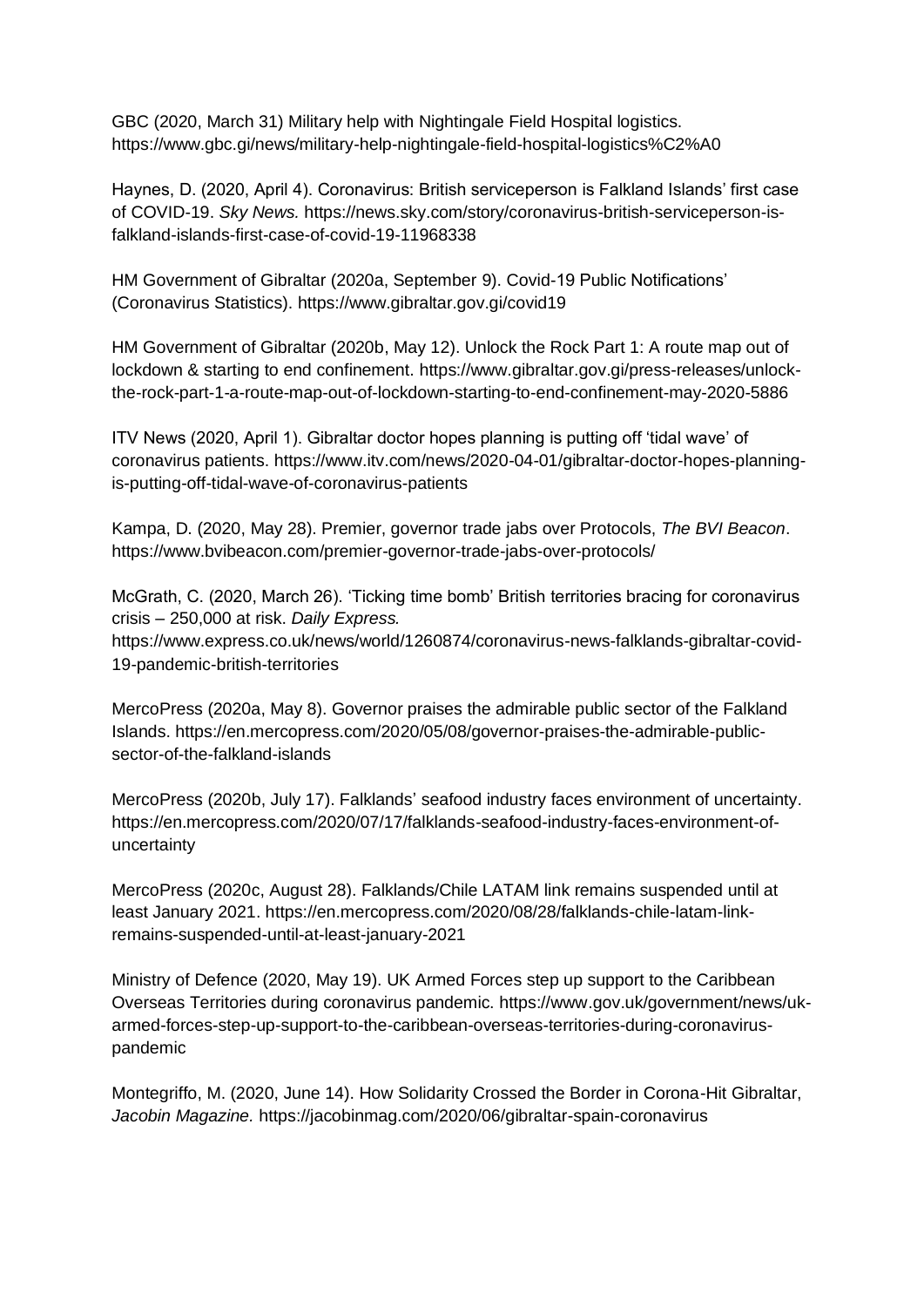Murphy, M., Jeyaseelan, S., Howitt, C. et al. (2020) COVID-19 containment in the Caribbean: The experience of small island developing states. *Research in Globalization*, 2(2000). DOI: 10.1016/j.resglo.2020.100019

Nugent, C. (2020, March 27). Isolation helped these islands delay a COVID-19 outbreak. Now, being remote could be their biggest problem. *Time.* https://time.com/5811309/coronavirus-falklands/

Penguin News (2020, November 13). Two civilian COVID-19 cases identified in the Falklands. 32(15). https://penguin-news.com/full-paper/2020/full-paper-20201113/

PIC (Pitcairn Island Council) (2020a). Minutes of the Public Meeting held at the Public Hall. 10 March.

http://www.government.pn/minutes/APPROVED%20Council%20minutes%2029th%20March %202017.pdf

PIC (2020b). Minutes of the GPI Workshop Le Soleal Visit. 12 March. http://www.government.pn/minutes/Approved%20Le%20Soleal%20Council%20Workshop% 20March%2012th%202020.pdf

PIC (2020c). Minutes of the GPI Corona Virus Management Development Protocol Workshop. 12 March.

http://www.government.pn/minutes/Approved%20Corona%20Virus%20Management%20Pro tocols%20Council%20Workshop%2012th%20March%202020.pdf

PIC (2020d). Minutes of the GPI Corona Virus Management Development Protocol Workshop II and III Notes. 30/31 March.

http://www.government.pn/minutes/Approved%20Corona%20Virus%20Management%20Pro tocols%20Workshops%2030th%20&%2031st%20of%20March%202020.pdf

PIC (2020e). Public Meeting Notes: COVID-19 Management Protocols. 8 April. http://www.government.pn/minutes/Approved%20Public%20Meeting%20Notes%208th%20A pril%202020

PIC (2020f). Minutes of the Regular Council Meeting held at the Public Hall. 14 April. http://www.government.pn/minutes/Approved%20Regular%20Council%20Meeting%20Minut es%2014th%20April%202020.pdf

PIC (2020g). Minutes of the Special Council Meeting held at the Public Hall. 21 May. http://www.government.pn/minutes/Approved%20Special%20Council%20Meeting%20Minut es%2021st%20May%202020.pdf

PIC (2020h). Minutes of the Regular Council Meeting held at the Public Hall. 15 July. http://www.government.pn/minutes/Approved%20Regular%20Council%20Minutes%2015th %20July%202020.pdf